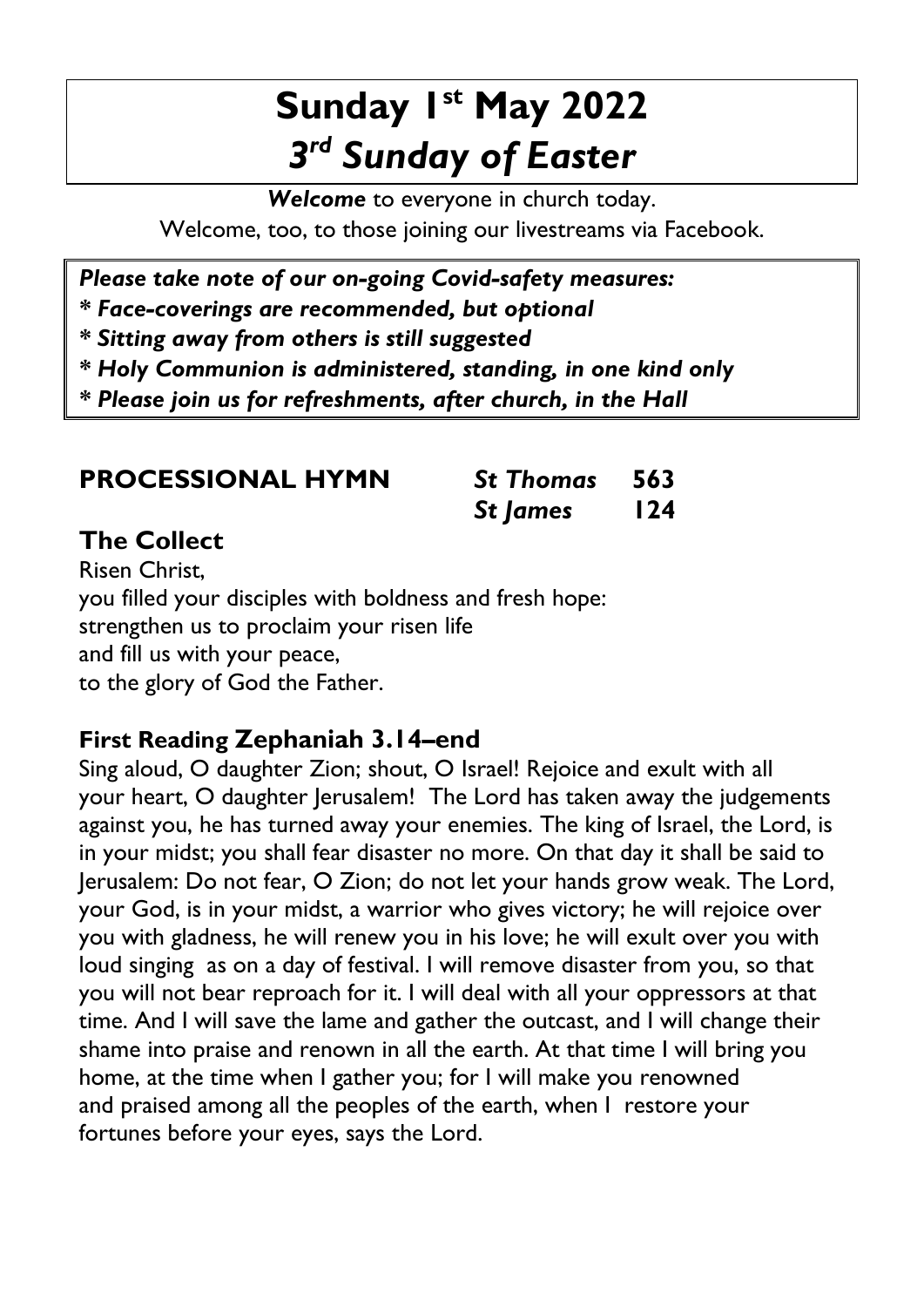#### **GRADUAL HYMN**

| <b>St Thomas</b> | 228 |
|------------------|-----|
| <b>St James</b>  | 375 |

#### **Gospel Reading Acts 9.1–6**

Meanwhile Saul, still breathing threats and murder against the disciples of the Lord, went to the high priest and asked him for letters to the synagogues at Damascus, so that if he found any who belonged to the Way, men or women, he might bring them bound to Jerusalem. Now as he was going along and approaching Damascus, suddenly a light from heaven flashed around him. He fell to the ground and heard a voice saying to him, 'Saul, Saul, why do you persecute me?' He asked, 'Who are you, Lord?' The reply came, 'I am Jesus, whom you are persecuting. But get up and enter the city, and you will be told what you are to do.

| <b>OFFERTORY HYMN</b>  | <b>St Thomas</b>         | - 45       |
|------------------------|--------------------------|------------|
|                        | St James                 | <b>104</b> |
| <b>COMMUNION HYMNS</b> | <b>St Thomas</b> 287 327 |            |
|                        | St James                 | 294        |

#### **Prayer after Communion**

Living God, your Son made himself known to his disciples in the breaking of bread: open the eyes of our faith, that we may see him in all his redeeming work; who is alive and reigns, now and for ever.

| <b>FINAL HYMN</b> | <b>St Thomas</b> 425 |     |
|-------------------|----------------------|-----|
|                   | <b>St James</b>      | 437 |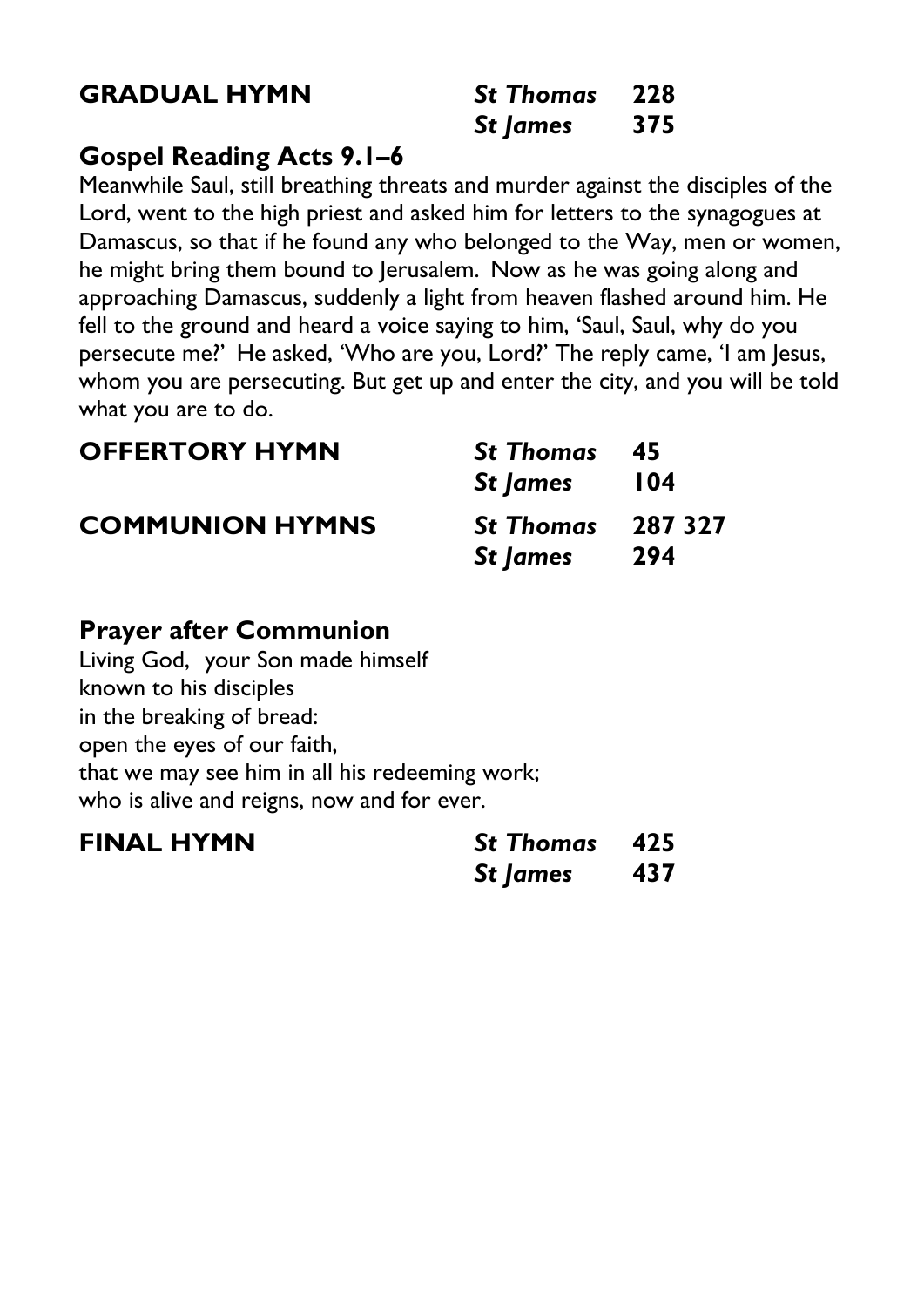# **The Week Ahead & Information**

| Today                  | 12.30    | Holy Baptism of Lola at St James'                |
|------------------------|----------|--------------------------------------------------|
|                        | 3.30     | Holy Communion (BCP) at St Thomas'               |
| <b>Monday-Saturday</b> |          |                                                  |
|                        | 9am -    | Morning Prayer on St Thomas' Facebook page       |
| Monday                 | 8.45     | Tea, Toast & Tots drop-in at St James'           |
|                        | $-10.30$ |                                                  |
| Tuesday                |          | 9.30-11 Thomas' Tots in the Church Hall          |
|                        |          | 10am Eucharist at St James'                      |
| Thursday               |          | 10am Eucharist at St Thomas'                     |
|                        |          | 11-1 Refectory Café open                         |
|                        |          | 2pm Mothers' Union at St James'                  |
|                        |          | 2.30-3 Prayer Group at St Thomas'                |
| Friday                 |          | 12.30-5 Quilt Exhibition & Café at St James      |
| <b>Saturday</b>        | $10-5$   | Quilt Exhibition & Café at St James              |
|                        |          | Next Sunday $-$ 1st May $-$ 3rd Sunday of Easter |
|                        |          |                                                  |

| 8am  | Eucharist at St Thomas'        |
|------|--------------------------------|
| 9.15 | Eucharist at St Thomas'        |
|      | followed by the Annual Meeting |
|      | 10.45 Eucharist at St James'   |

12.30-5 Quilt Exhibition & Café *at St James*

**Thank you** to everyone who helped make St James' Spring Fair such a success (including those who helped to set up and tidy up!) **APCMs** 

The Annual Meetings this year, as previously, follow on from the Parish Eucharist. St Thomas' is on Sunday  $8<sup>th</sup>$  May and St James' is on Sunday 15<sup>th</sup> May. Everyone on the Electoral Roll is invited to attend. Everyone is encouraged to come to church and to stay on to celebrate all that our churches have been doing in the last year.

Please check your entry on the Electoral Roll and let Maggi (St Thomas') or Julie Davis (St James') know of any changes **before** the meeting. Nomination forms for Churchwardens, PCC (St Thomas' only) and Deanery Synod reps are available at the back of each church. These should be completed and handed to PCC Secretaries (or Fr David) **before** the meetings.